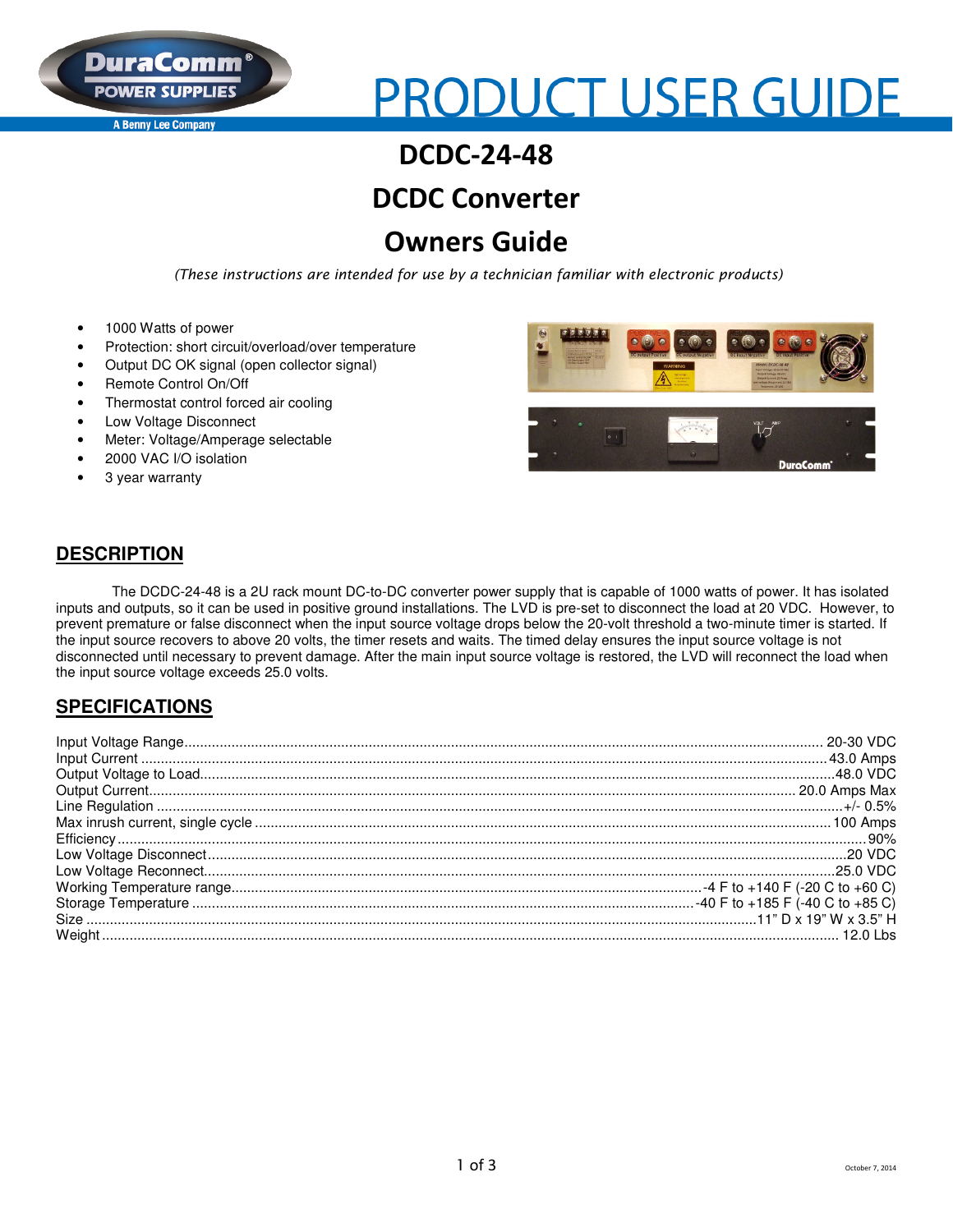#### **DC-OK AND REMOTE CONTROL**

- Open collector signal (pin4), referenced to GND (pin3). Low when PSU turns on.
- The maximum sink current is 10mA and the maximum external voltage is 13V.



| Output DC OK signal          | DC-OK   |
|------------------------------|---------|
| G Reference point DC-OK      | G       |
| <b>Remote control ON/OFF</b> | RC1,RC2 |
| SW Close Output "OFF"        |         |
| SW Open Output "ON"          |         |

#### **INSTALLATION WARNING**

The individual user should take care to determine, prior to use or installation, whether this device is suitable, adequate or safe for the use intended. Since individual applications are subject to great variation, DuraComm makes no representation or warranty as to the merchantability, suitability or fitness of these units for any specific application.

**DO NOT** block any of the cooling vents on the sides and always allow adequate ventilation by not installing the unit inside tightly closed spaces. Physical mounting position is not critical but the cooling vents must not be blocked. Make certain the input voltage is the correct voltage BEFORE applying DC power.

#### **CONDUCTOR PRETREATMENT**

All kinds of copper conductors can be clamped without treatment. DO NOT solder tin stranded conductors. The solder yields and fractures under high pressure. The result is increased contact resistance and excessive temperature rise. Additionally, corrosion has been observed due to the fluxes. Notch fractures at the transition from the rigid tinned part to the flexible conductors are also possible. Ferrules can be used as a protection when wiring stranded conductors. Copper ferrules prevent the current transfer from being influenced by dissimilar metals and remove the risk of corrosion. Always use the correct tool to crimp the ferrule.

#### **RECOMMENDED COPPER WIRE SIZE FOR CURRENT CAPACITY**

| <b>Current Level in Amperes</b> | <b>Wire Size</b>     |
|---------------------------------|----------------------|
| <7 AMPERES                      | 20 AWG Up to 5 feet  |
|                                 | 18 AWG Up to 10 feet |
| 14 AMPERES                      | 18 AWG Up to 5 feet  |
|                                 | 16 AWG Up to 10 feet |
| 20 AMPERES                      | 16 AWG Up to 5 feet  |
|                                 | 14 AWG Up to 10 feet |
| 30 AMPERES                      | 14 AWG Up to 5 feet  |
|                                 | 12 AWG Up to 10 feet |
| 40 AMPERES                      | 12 AWG Up to 5 feet  |
|                                 | 10 AWG Up to 10 feet |
| 50 AMPERES                      | 10 AWG Up to 5 feet  |
|                                 | 8 AWG Up to 10 feet  |
| <i><b>70 AMPERES</b></i>        | 8 AWG Up to 5 feet   |
|                                 | 6 AWG Up to 10 feet  |
| <b>100 AMPERES</b>              | 6 AWG Up to 5 feet   |
|                                 | 4 AWG Up to 10 feet  |

(Insulated Wire, Single Conductor in free air)